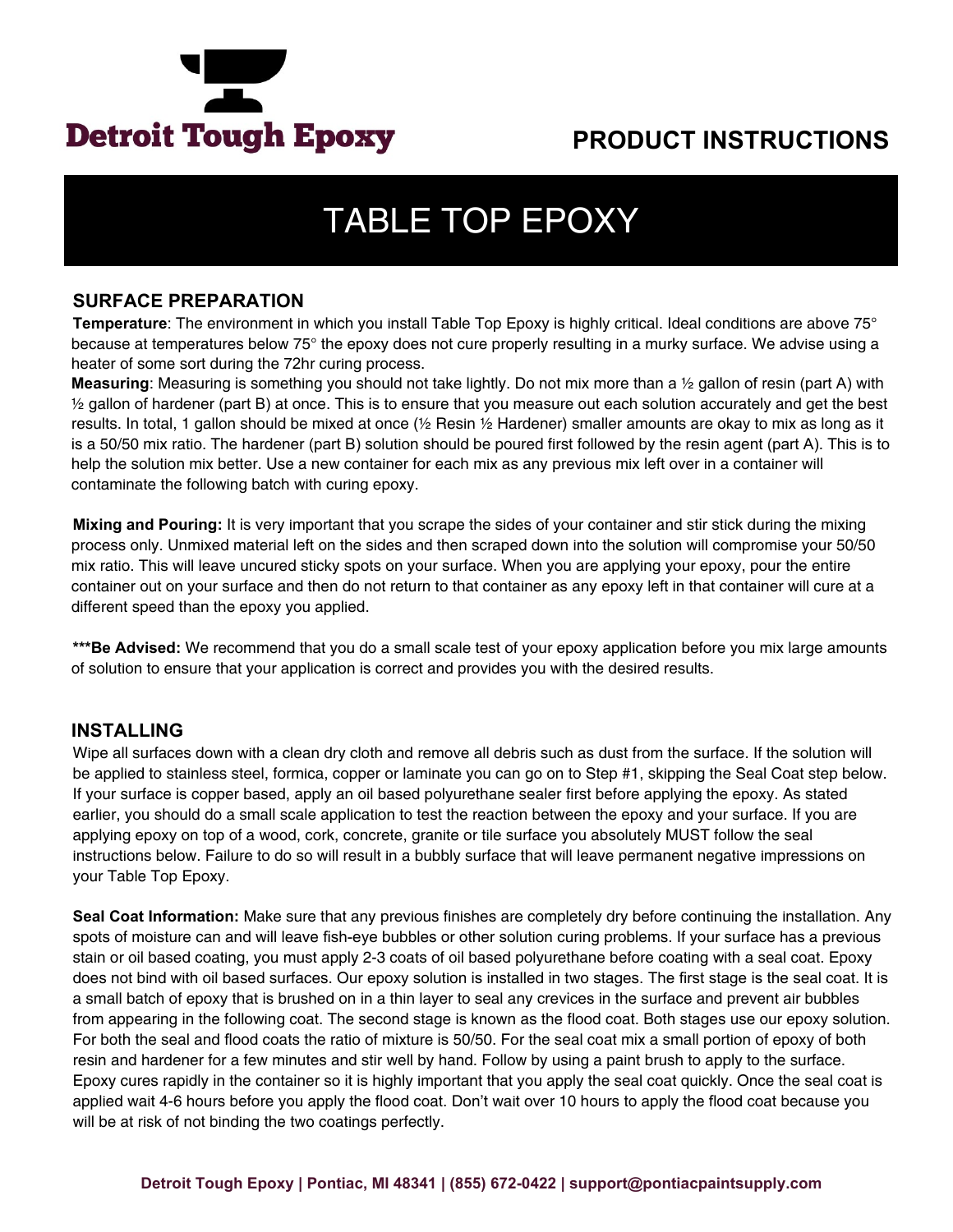

# **PRODUCT INSTRUCTIONS**

Make sure you mask off the area that you are working on. Painter's plastic with painter's tape is ideal as using a substitute like cardboard will allow the epoxy to bleed through the cracks and crevices into unwanted areas. Epoxy is extremely durable once it is cured, so removing unwanted epoxy will be difficult. Save yourself the trouble and mask off areas as good as possible.

If the surface you are coating is refrigerated or cold by nature, make sure you find a way to heat the surface to room temperature before proceeding with your epoxy install as the cold surface will compromise the binding process.

- 1. Flood coats are typically a single coat for counter tops and tables. They are applied in 1/4" coats at a time and can be reapplied as many times as desired as long as there is a 4-6 hour drying interval in between coatings. If drying interval exceeds 10 hours, a light sand is required followed by a cleaning with denatured alcohol before the next coat can be applied.
- 2. Make sure the area you are applying epoxy in is above 75 degrees a few hours before mixing the epoxy. It is critical that during the curing process the temperature stays above 75 degrees.
- 3. We urge you to heat up the container containing the resin (Part A) with warm/hot water for a few minutes. This will cause the epoxy to mix easier. However, heating up the resin prior to mixing causes the epoxy to harden quicker. DO NOT heat the hardner (Part B). Pour the entire solution onto your surface following mixing.
- 4. Batches are not meant to be mixed simultaneously. Mix one batch at a time as the epoxy will begin to harden immediately in the container. Mix a single batch, pour it and level it. Afterwards you have 20 minutes to pour the next batch, continuing the smooth seamless surface you are creating.
- 5. Stirring by hand is an acceptable method to use. We recommend a mixing drill as it will blend the solution much better. Mixing is highly important. Improperly mixed epoxy will not cure the way it should and will result in a surface that is sticky and not aesthetically pleasing. Mix the solution for 2 minutes when using a drill, avoiding mixing at too high of speed (this avoids making bubbles in the epoxy). Make sure to evenly mix the container, moving the drill all around to ensure all material is being mixed. After two minutes of mixing, use a stir stick to scrape epoxy from the bottom and sides of the container to make sure all material is mixed. Mix the resulting solution for an additional two minutes. Pour the solution immediately after mixing is complete.
- 6. Table Top Epoxy levels off at about a 1/4 inch thick. Additional coatings can be applied if a thicker level is desired. It is necessary to wait at least 4 hours and a maximum of 10 hours before applying an additional coating. The most effective way to install epoxy is to begin pouring on one end, going left to right (or vice versa) working your way to the opposite end. Pouring slowly with control of the container is the key to a successful pour. Any areas that were missed can be compensated by pouring more epoxy in that area.

**Bar Rails:** Install the bar rail first and seal the rail with a small bead of Elmer's Glue or Latex Caulk to keep air bubbles form emerging during the epoxy coat. Do not use glues containing silicone to secure the bar rail, epoxy does not stick to silicone. It is recommended that you coat the bar rail with a polyurethane instead of epoxy, polyurethane is much easier to work around the bar rail as it has a smaller thickness.

**Edges**: To create coatings on edges, epoxy can be allowed to run off the edges slowly. Instead of forming icicles like other coatings, epoxy forms ½" under the bar rail. If unwanted these drips can be removed by sanding after curing.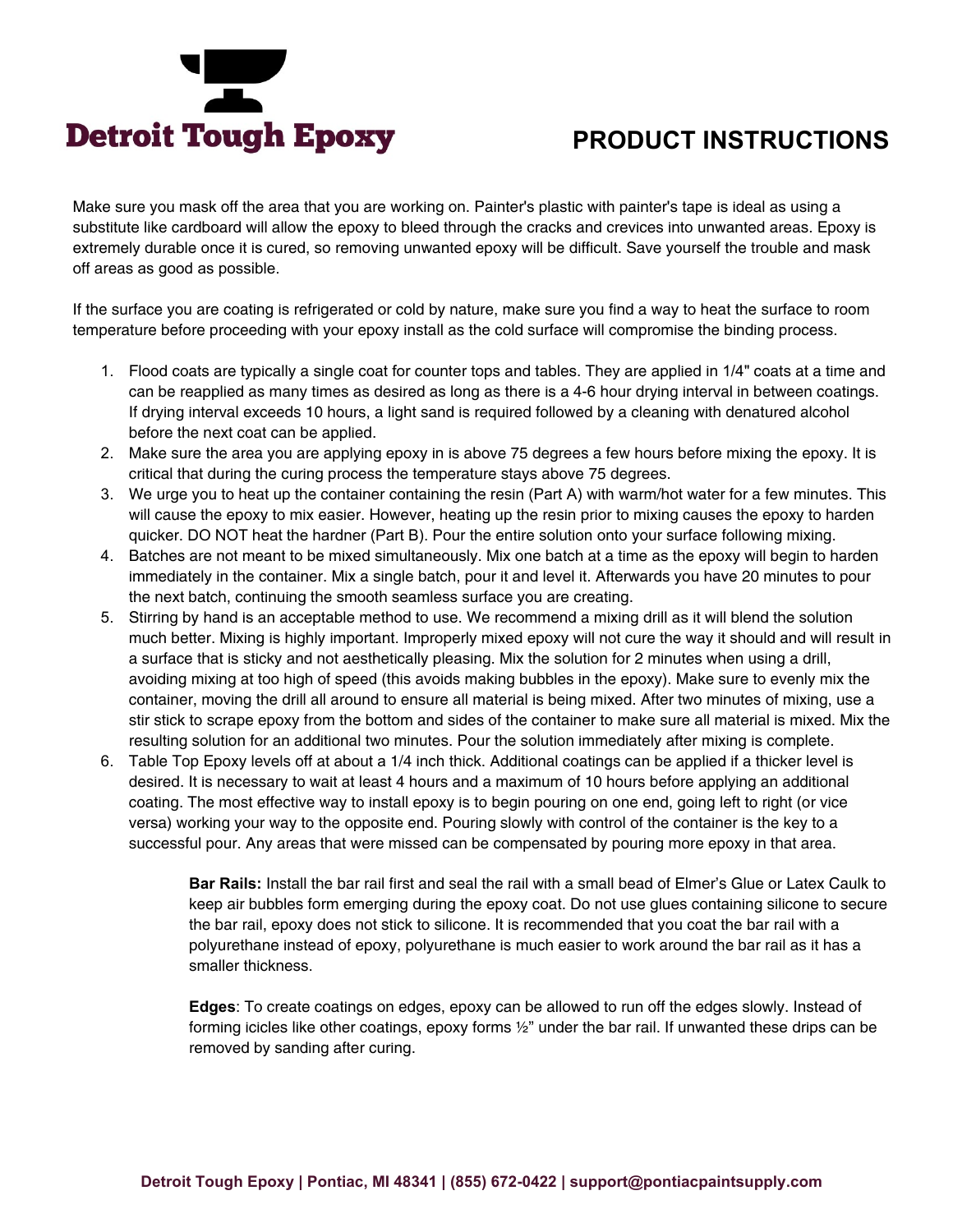

# **PRODUCT INSTRUCTIONS**

7. Once epoxy is poured and air bubbles are visible, you will need to remove them using a heat source. We recommend using propane torch or heat gun. When using the heat source, keep the source a few inches from the surface of the epoxy to ensure that the epoxy does not burn. This is a quick process and should take no longer than a minute or two. After the first heating, wait 5-10 minutes and check again for bubbles. Repeat the process as needed, however don't use a heat source if the epoxy has been curing for 20 minutes or longer as it can cause permanent waves or ripples.

For best results use coasters when placing extremely hot items on the epoxy surface. The initial months following application are critical as 99% of the epoxy is cured but has not has not developed full heat protection. Epoxy should not be treated like stone with heat. Place heated objects with caution.

> **Clean Up:** Tools used for application, such as the drill bit or stir sticks can be reused without cleaning. Wet Epoxy cleans off of hands with acetone, floors or other surfaces can be cleaned with acetone but should be cleaned with caution as the acetone may affect your surface.

> **Maintenance**: To clean your epoxy finish do not use abrasive chemicals. Instead, use warm soapy water with a soft cloth.

#### **ADVANCED TECHNIQUES**

These application methods below are known to be accurate but are considered advanced techniques and we cannot accept liability for unintended results.

**Embedding Solid Objects:** Items such as rocks, bottle caps, coins, etc can be inserted into the epoxy surface. However, the surface must first be sealed with a base coat of epoxy. Following the base coat, the items can be inserted carefully but do not allow air bubbles to appear. At this point you can either allow the surface to cure with the items and then add another layer of epoxy or you can simply leave the first coat as a sealer.

**Embedding Pictures**: Pictures can be embedded into the Table Top Epoxy surface using Mod Podge which is available at craft stores. This will prevent the epoxy from eating through the pictures, paper objects or any other material you include on your surface.

**Re-Coating**: If a re-coat is needed and it is within the initial 4-10 hour curing window of the first coat, no further preparation work is required. However, if the curing window exceeds 10 hours from the initial coating a light sanding is required. Clear the dust off the surface with denatured alcohol and wiped down with a clean and lint free rag. Scratches left from sanding will be dissipated in the next coat and the surface will look like glass once again.

**TROUBLESHOOTING:Surface is soft, wet or sticky after 48 hours:** The cause of this problem is a solution that was not properly mixed. When the two epoxy components are mixed they should be mixed thoroughly. The solution is to apply a new flood coat over the entire surface. If the surface is soft or wet use denatured alcohol and a paint scraper to remove as much of the previous soft coating as possible then pour the new epoxy layer on top. This new coat will dry and harden the entire surface if all steps are followed properly.

**Air Bubbles:** Air bubbles scattered across the entire surface are a result of not removing bubbles during the installation process. A heat gun or hair dryer, at a minimum, is crucial for the application process.